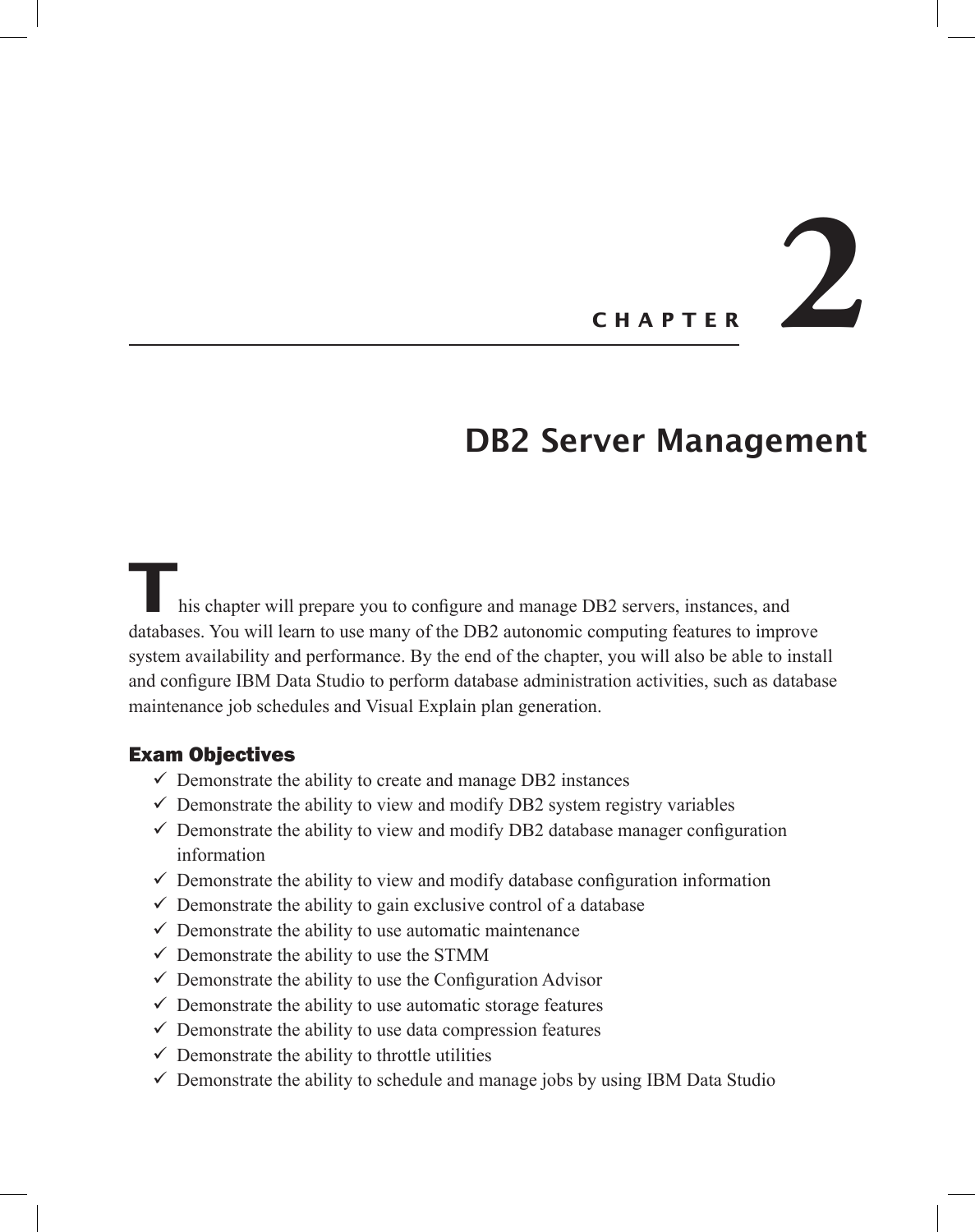#### Working with Instances

DB2 sees the world as a hierarchy of objects. *Workstations* or *servers* on which DB2 has been installed occupy the highest level of this hierarchy. When any edition of DB2 is installed on a workstation, program files for a background process known as the *DB2 database manager* are physically copied to a specific location on that workstation, and in most cases, an instance of the DB2 database manager is created.

*Instances* occupy the second level in the hierarchy and are responsible for managing system resources and databases that fall under their control. Although only one instance is created initially, several instances can coexist on a single server. Each instance behaves like a separate installation of DB2, even though all instances within a system share the same DB2 database manager program files (unless each instance is running a different version of DB2). And although multiple instances share the same binary code, each runs independently of the others and has its own environment, which can be modified by altering the contents of its associated configuration file.

*Databases* make up the third level in the hierarchy and are responsible for managing the storage, modification, and retrieval of data. Like instances, databases work independently of each other. Each database has its own environment that is controlled by a set of configuration parameters, as well as its own set of grantable authorities and privileges to govern how users interact with the data and database objects it controls. Figure 2.1 shows the hierarchical relationship between systems, instances, and databases.

Although most DB2 environments consist of one instance per server, at times it is advantageous to create multiple instances on the same physical server. Reasons for creating multiple instances include the following:

- To separate your development environment from your production environment
- To obtain optimum performance for special applications (for example, you may choose to create an instance for one or more applications, and then fine-tune each instance specifically for the applications it will service)
- To prevent database administrators from accessing sensitive data (for example, a company's payroll database could reside in its own instance, in which case owners of other databases in other instances on the same server would be unable to access payroll data)

Obviously, multiple instances will require additional system resources such as disk space, memory, and CPUs based on the workload you run on the databases created on the additional instance.

As you might imagine, DB2 provides several commands for creating and managing instances. Table 2.1 shows these commands, referred to as system commands because they are executed from the system command prompt rather than from the DB2 Command Line Processor (CLP).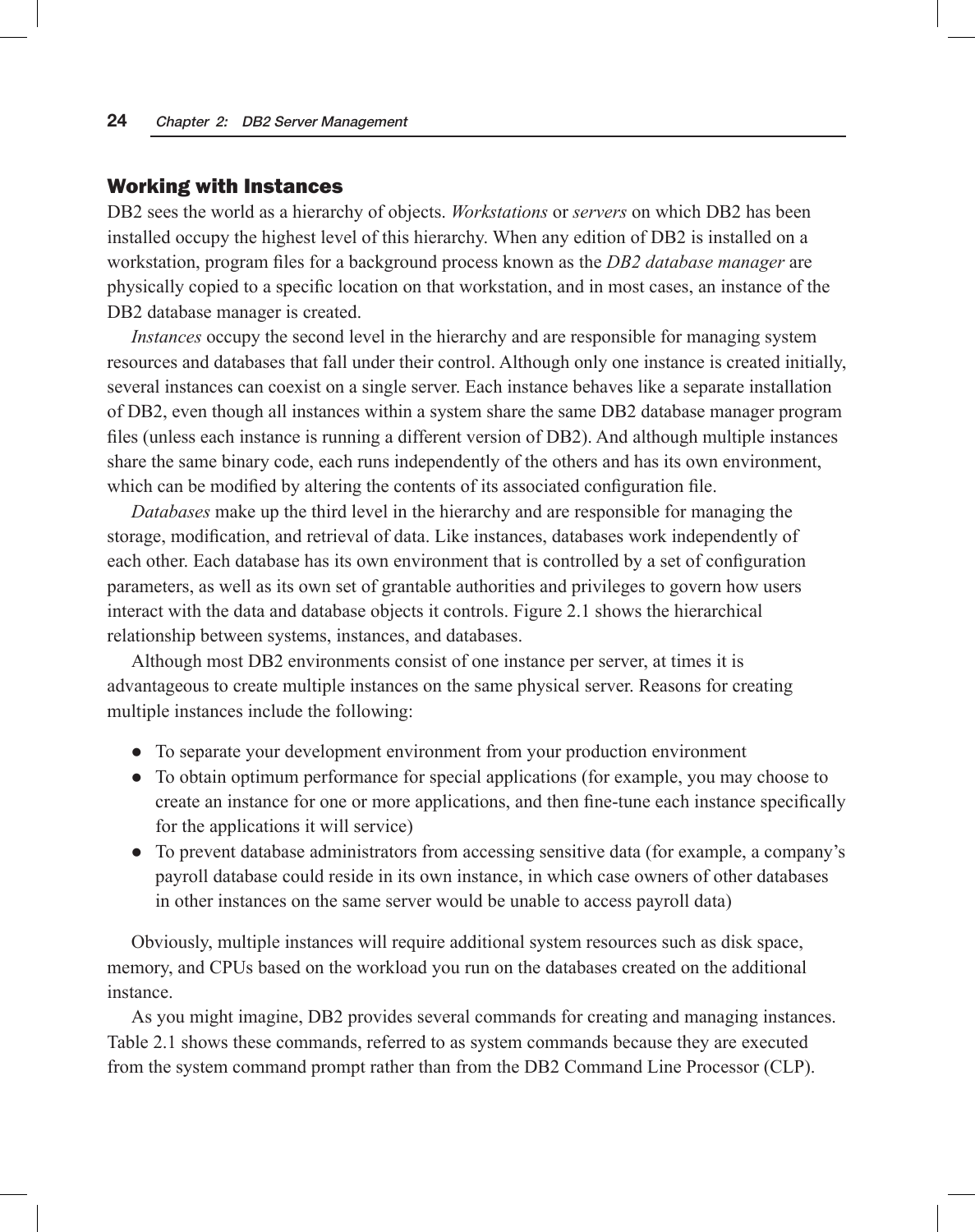

*Figure 2.1: Hierarchical relationship between systems, instances, and databases*

| Table 2.1: DB2 instance management commands |                                                                                                                                                                                    |  |
|---------------------------------------------|------------------------------------------------------------------------------------------------------------------------------------------------------------------------------------|--|
| Command                                     | <b>Purpose</b>                                                                                                                                                                     |  |
| db2icrt [InstanceName]                      | Create a new instance                                                                                                                                                              |  |
| db2idrop [InstanceName]                     | Delete (drop) an existing instance                                                                                                                                                 |  |
| db2ilist                                    | List all instances that have been defined within one installation                                                                                                                  |  |
| db2ckupgrade [DatabaseName]                 | Verify that local databases are ready to be upgraded                                                                                                                               |  |
| db2iupgrade [InstanceName]                  | Upgrade an existing instance to a newer version of DB2                                                                                                                             |  |
| db2iupdt [InstanceName]                     | Update an existing instance to exploit new functionality that is provided<br>when product fix packs are installed (also used to convert a 32-bit instance<br>to a 64-bit instance) |  |
| db <sub>2start</sub>                        | Start the DB2 database manager background processes for the current<br>instance                                                                                                    |  |
| db <sub>2</sub> stop                        | Stop the DB2 database manager background processes for the current<br>instance                                                                                                     |  |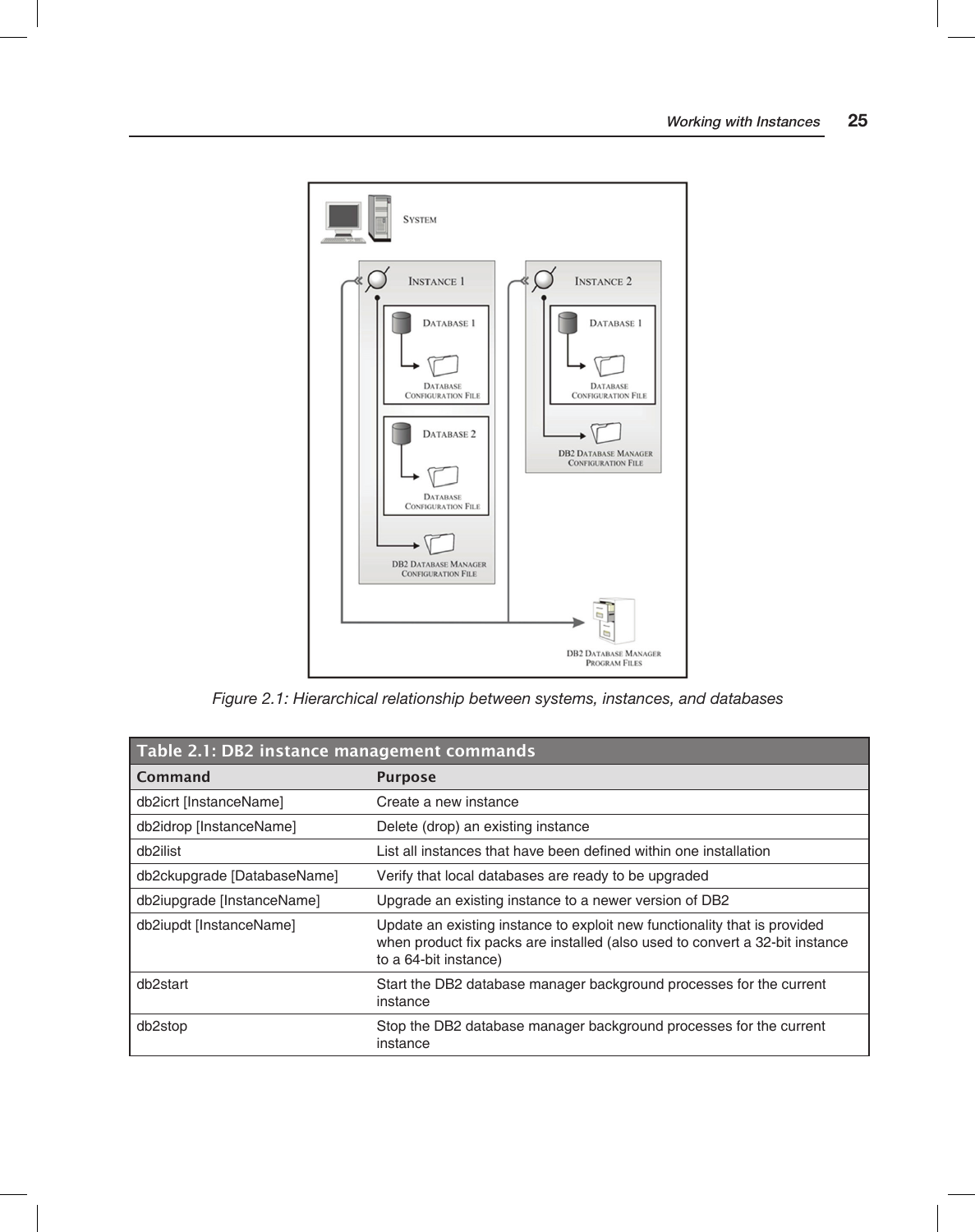**Note:** Although Table 2.1 presents the basic syntax for the instance management commands, the actual syntax supported may be more complex. To view the complete syntax for a specific DB2 command or to obtain more information about a particular command, refer to the IBM DB2 Version 10.1 Command

Reference product documentation.

#### *Attaching to an Instance*

The default instance for a system is defined by the DB2INSTANCE environment variable, and often, this is the instance that all instance-level operations are performed against. If you need to perform an operation against a different instance, you must first change the value assigned to the DB2INSTANCE variable by executing the command "set DB2INSTANCE=[*InstanceName*]" (export DB2INSTANCE=[*InstanceName*] on Linux and UNIX), where *InstanceName* is the name assigned to the instance that you want to make the default instance, or you must *attach* to that instance.

Applications and users can attach to any instance by executing the ATTACH command. The basic syntax for this command is:

ATTACH TO [*InstanceName*] USER [*UserID*] USING [*Password*]

where:

| InstanceName | Identifies the name to assign to the instance to make an attachment (this        |
|--------------|----------------------------------------------------------------------------------|
|              | instance must have a matching entry in the local node directory)                 |
| UserID       | Identifies the user (by authorization ID) under whom the instance will<br>attach |
| Password     | Identifies the password that corresponds to the specified authorization ID       |

Thus, if you want to attach to an instance named db2inst1 by using the authentication ID db2admin and the password ibmdb2, you can do so by executing an ATTACH command:

ATTACH TO db2inst1 USER db2admin USING ibmdb2

#### *Detaching from an Instance*

Once you have made an attachment to an instance and all necessary tasks have been performed against that instance, you terminate the instance attachment if it is no longer needed. By terminating an instance attachment, you eliminate the potential to accidentally perform new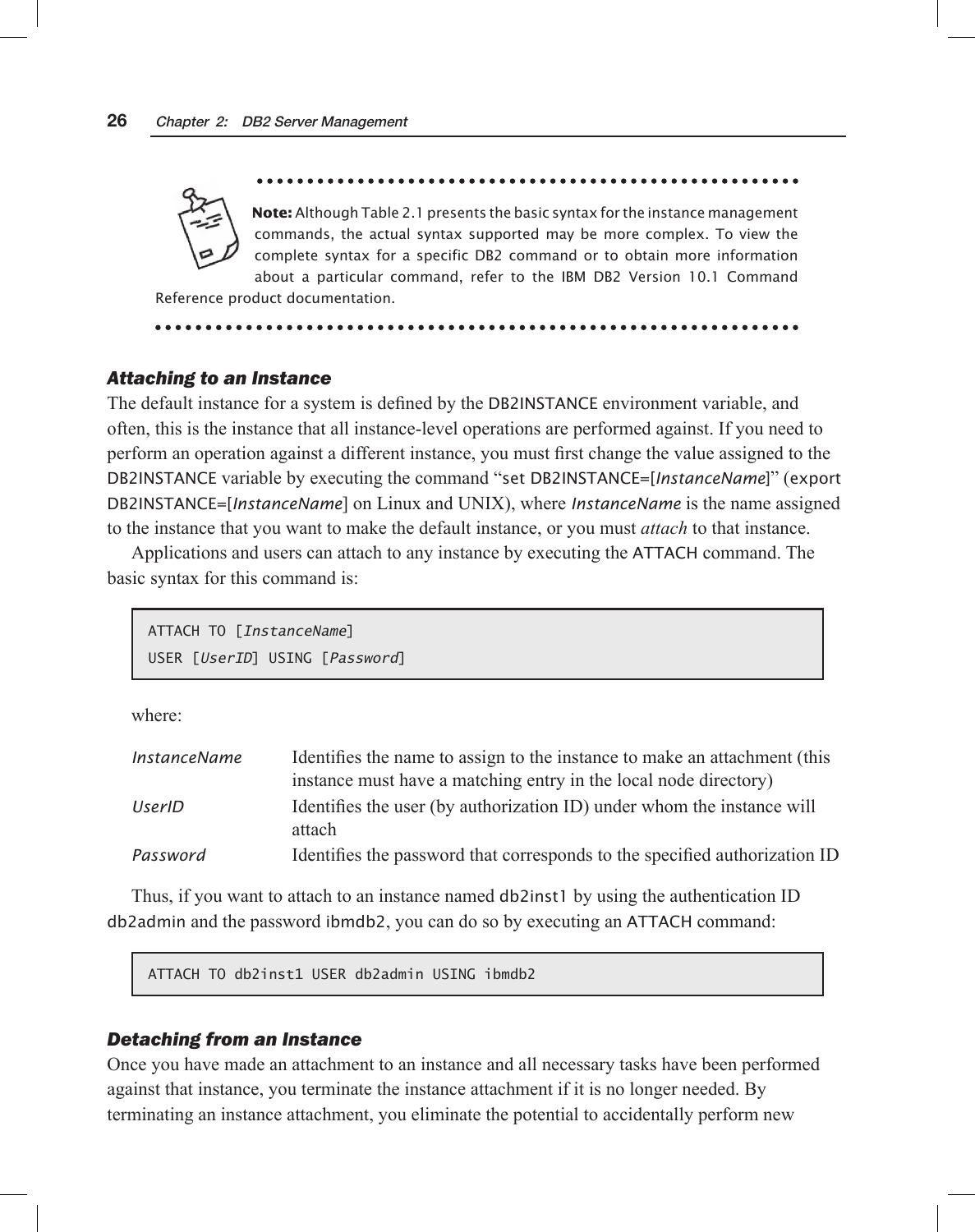operations against the wrong instance. The easiest way to terminate an attachment to an instance is by establishing an attachment to another one. That is because an application or user can attach to only one instance at a time—if an attachment is made to another instance, the current instance attachment is automatically terminated.

Applications and users can also detach from an instance by executing the DETACH command. The syntax for this command is:

**DETACH** 

As you will notice, the DETACH command requires no additional parameters.

#### *Starting and Stopping an Instance*

The DB2 database manager background processes that are associated with a particular instance must be active and ready to process requests before any operation can be performed against the instance or a database under the instance's control. If they are not already running, you can start these background processes by executing the START DATABASE MANAGER command. The basic syntax for this command is:

START [DATABASE MANAGER | DB MANAGER | DBM]

or

db2start

Thus, to start the DB2 database manager background processes for the default instance, you execute a command that looks something like this:

START DATABASE MANAGER

If at any time you want to stop the DB2 database manager background processes, you can do so by executing the STOP DATABASE MANAGER command. The basic syntax for this command is:

```
STOP [DATABASE MANAGER | DB MANAGER | DBM]
<FORCE>
```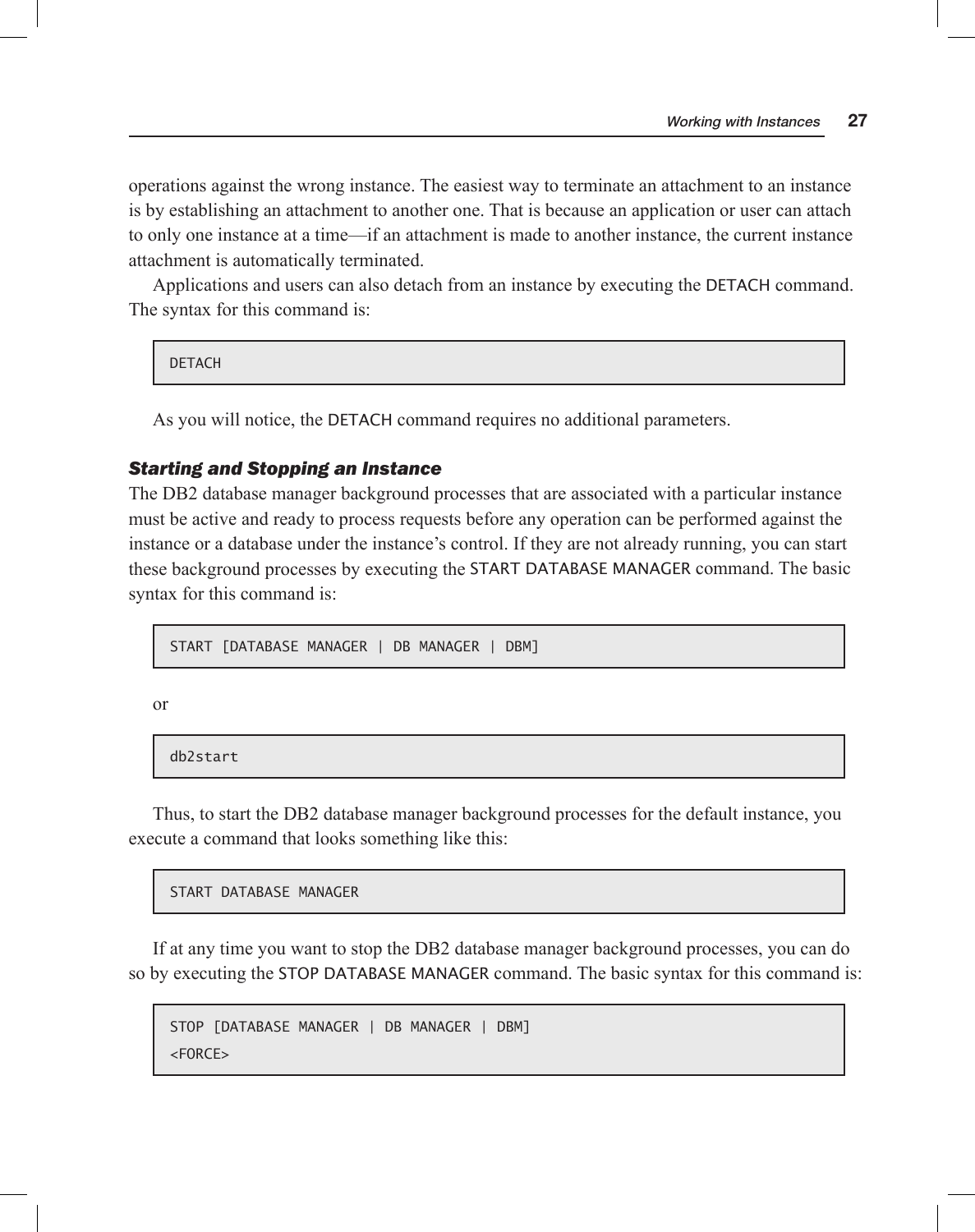or

```
db2stop
```
Therefore, to stop the DB2 database manager background processes for the default instance, execute a command that looks something like this:

STOP DATABASE MANAGER



**Note:** On Linux, UNIX, and Windows operating systems, instances created using db2icrt are set to a manual start after the system reboot. You can enable instances to start automatically by using the following steps.

On the Windows platform, change the property of the DB2 services in the services panel to automatic. On UNIX and Linux platforms, run the command db2iauto –on <*InstanceName*>, where *InstanceName* is the name of the instance that needs auto-starting.

#### *Quiescing an Instance*

Because any number of users can be granted access to an instance or one or more databases under an instance's control, it can be difficult, if not impossible, to coordinate the work efforts of everyone who is using a specific instance at a given point in time. This can present a problem if a database administrator needs exclusive access to a particular instance for a short time (for example, to perform a maintenance operation). Therefore, individuals holding the proper authority can place an instance in a "restricted access" or "quiesced" state. When an instance is quiesced, all users are forced off the instance, all active transactions are immediately rolled back, and all databases under the instance's control are put into quiesced mode. You can place instances (and databases) in quiesced mode by executing the QUIESCE command. The basic syntax for this command is:

```
QUIESCE [INSTANCE [InstanceName ]
<USER [UserName] | GROUP [GroupName]>
[RESTRICTED ACCESS] [IMMEDIATE | DEFER <WITH TIMEOUT [Minutes]>]
<FORCE CONNECTIONS>
```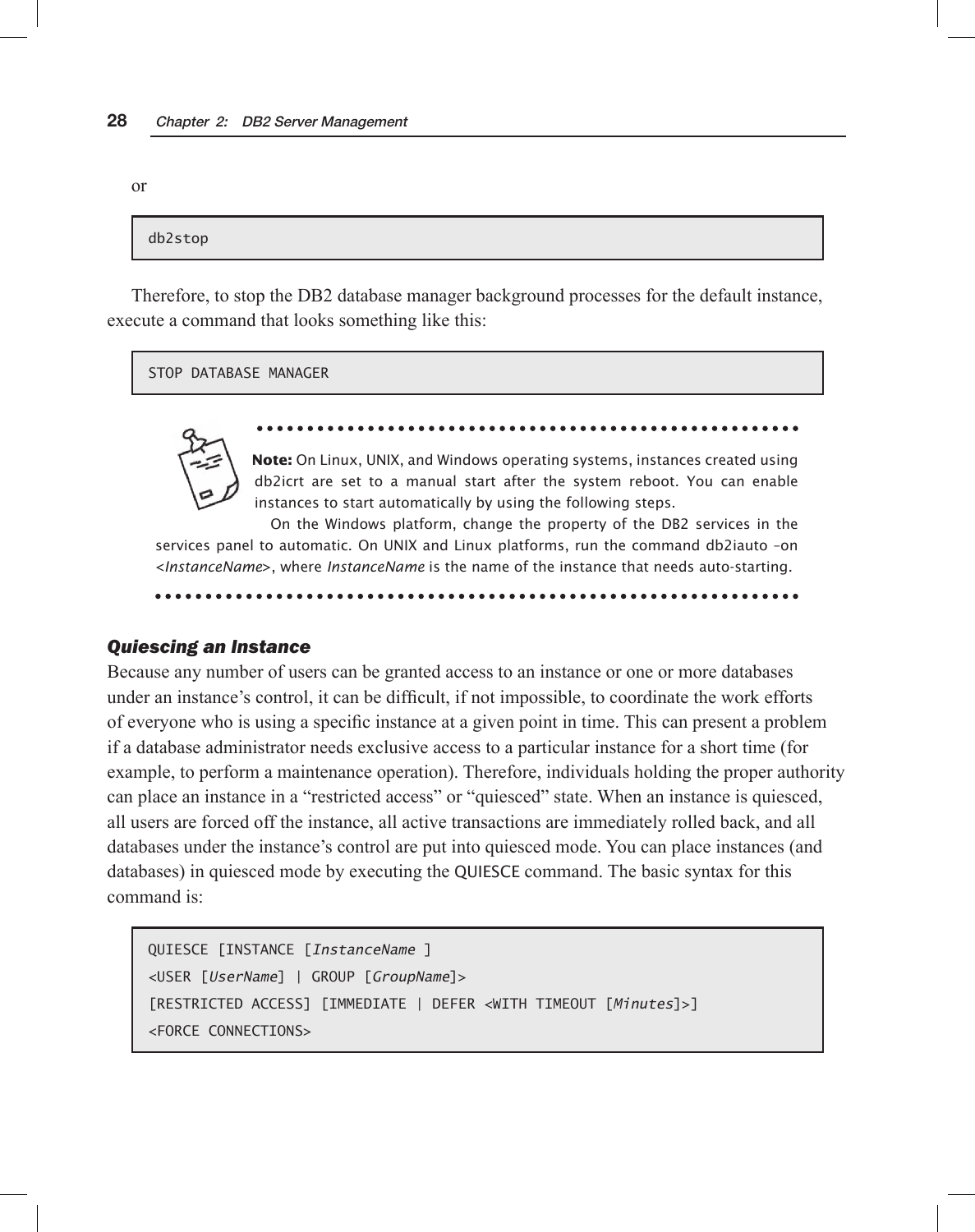where:

| <b>InstanceName</b> | Identifies the name to assign to the instance to place in quiesced mode                                                                                                                    |
|---------------------|--------------------------------------------------------------------------------------------------------------------------------------------------------------------------------------------|
| <b>UserName</b>     | Identifies the name of a specific user who has permission to access the<br>specified instance or database while it is in quiesced mode                                                     |
| <b>GroupName</b>    | Identifies the name of a specific group of users that has permission to<br>access the specified instance or database while it is in quiesced mode                                          |
| <b>Minutes</b>      | Specifies a time, in minutes, to wait for applications to commit their<br>current transactions before quiescing the instance; if no value is specified,<br>the default value is 10 minutes |

Thus, to place an instance named db2inst1 into quiesced mode immediately, but allow a user named db2admin to continue to have access to it, you execute a QUIESCE command:

QUIESCE INSTANCE db2inst1 USER db2admin IMMEDIATE

Eventually, you will need to return the instance or database put into quiesced mode to a normal state. You can remove instances and databases from quiesced mode by executing the UNQUIESCE command. The basic syntax for this command is:

UNQUIESCE [INSTANCE [*InstanceName*] | DB]

where:

*InstanceName* Identifies the name assigned to the instance that is to be taken out of quiesced mode

Therefore, if you want to take an instance named db2inst1 out of quiesced mode, you can do so by executing an UNQUIESCE command that looks like this:

UNQUIESCE INSTANCE db2inst1

You can also quiesce and unquiesce instances and databases by selecting the **Quiesce** or **Unquiesce** action from either the **Instances** menu or the **Databases** menu in IBM Data Studio. Figure 2.2 shows the Data Studio menu items that must be selected to activate the Quiesce instance dialog.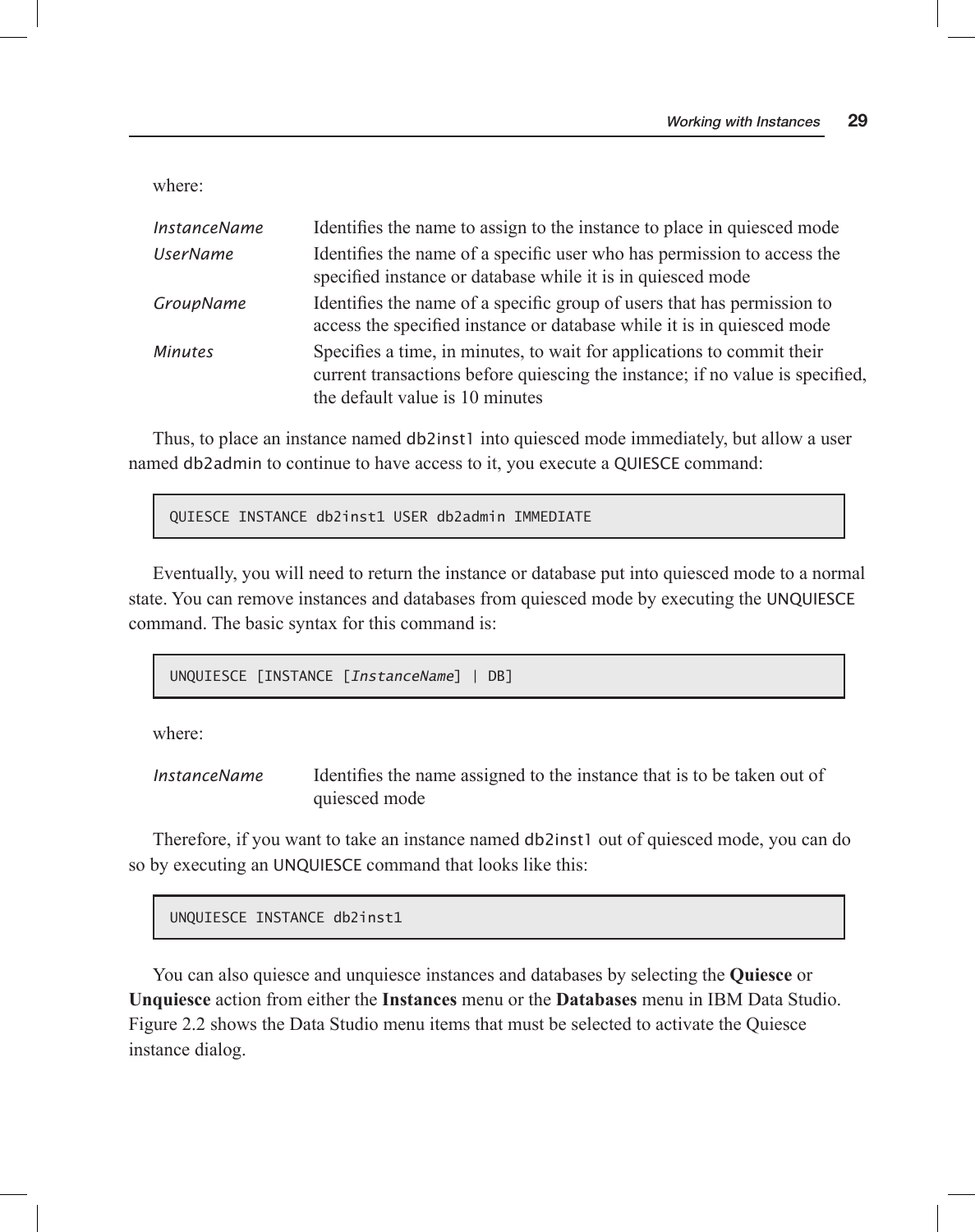

*Figure 2.2: Invoking the Quiesce dialog from IBM Data Studio*

It is important to note that only users with System Administrator (SYSADM) or System Control (SYSCTRL) authority are allowed to quiesce an instance. Once an instance is in a quiesced state, only users with System Administrator (SYSADM), System Control (SYSCTRL), or System Maintenance (SYSMAINT) authority; users who are members of a specified group (if a group name was specified when the instance was placed in quiesced mode); and users with a specified user name (if a user name was specified when the instance was placed in quiesced mode) can connect to the instance.

Similarly, only users with System Administrator (SYSADM) or Database Administrator (DBADM) authority are permitted to quiesce a database. After a database is in a quiesced state, only users with System Administrator (SYSADM), System Control (SYSCTRL), System Maintenance (SYSMAINT), or Database Administrator (DBADM) authority; users who are members of a specified group (if a group name was specified when the database was placed in quiesced mode); and users with a specified user name (if a user name was specified when the database was placed in quiesced mode) can connect to the database.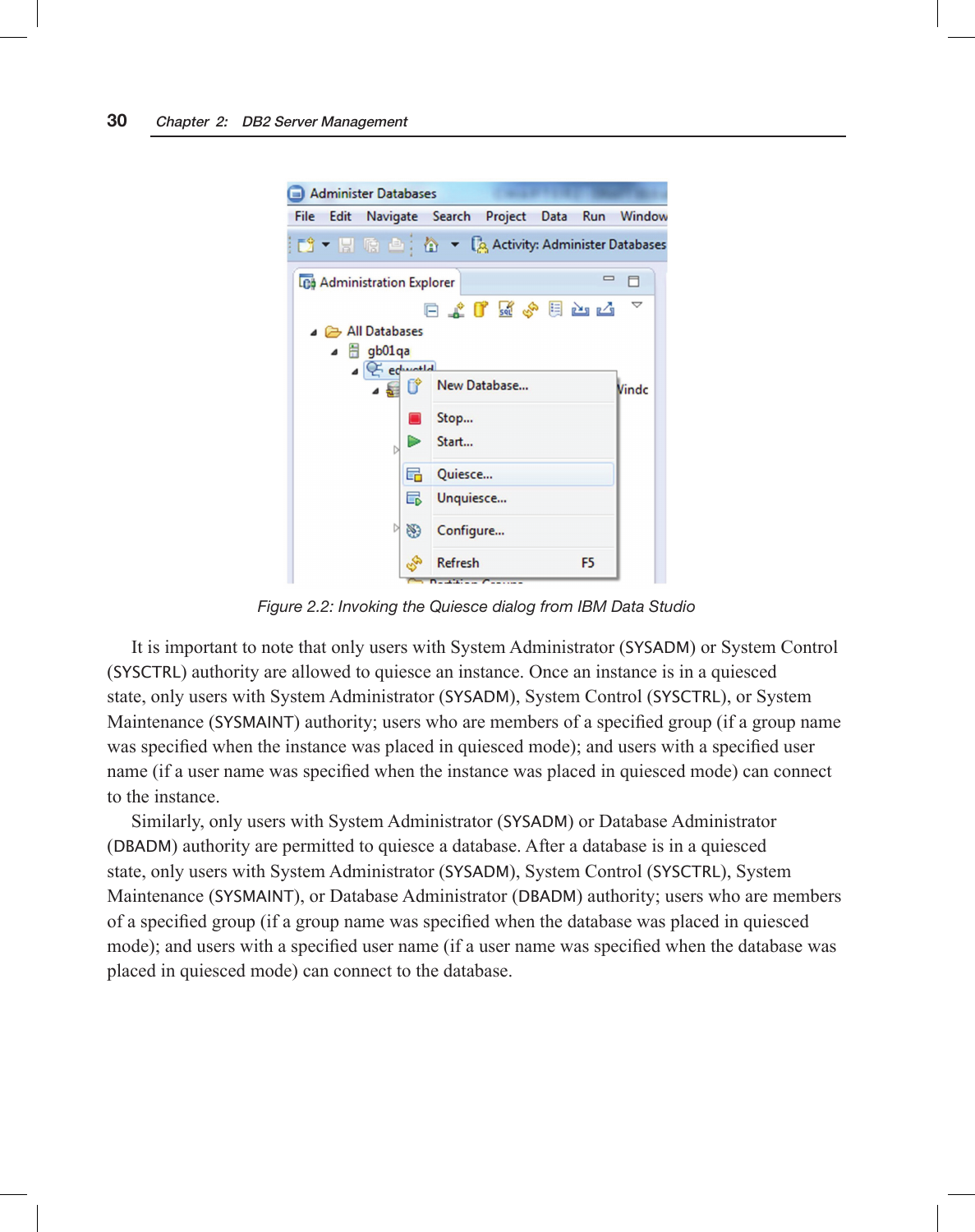The basic syntax for QUIESCE and UNQUIESCE database are:

```
QUIESCE DATABASE [IMMEDIATE | DEFER <WITH TIMEOUT [Minutes]>]
<FORCE CONNECTIONS>
```
The database connection must be established before running the QUIESCE command on the database. There are no additional parameters necessary for running the UNQUIESCE command:

UNQUIESCE DATABASE

#### *Upgrading Instances*

To upgrade your DB2 server from DB2 9.5, DB2 9.7, or DB2 9.8 to DB2 10.1, you must upgrade the instance by using the db2iupgrade command. If the DB2 servers are running on a release before DB2 9.5, migrate the instance by using the db2imigr command to the latest DB2 9.5 fix pack, and then follow the DB2 10.1 upgrade procedure.

Table 2.2 lists the four major steps to follow during the upgrade process (these steps are specifically for UNIX systems).

| Table 2.2: DB2 10.1 upgrade procedure |               |                                                                                                                                                                                                                                                                                    |
|---------------------------------------|---------------|------------------------------------------------------------------------------------------------------------------------------------------------------------------------------------------------------------------------------------------------------------------------------------|
| <b>Step</b>                           | Task          | <b>Detailed Information</b>                                                                                                                                                                                                                                                        |
| 1                                     | Prerequisites | List the db2 instances and the installation locations by using the db2ls command.<br>Understand the compatibilities between the operating system and DB2 10.1.<br>Check the known issues for DB2 on your platform by using the links below:                                        |
|                                       |               | AIX®: www-01.ibm.com/support/docview.wss?uid=swg21165448<br>HP-UX: www-01.ibm.com/support/docview.wss?uid=swg21257602<br>Solaris: www-01.ibm.com/support/docview.wss?uid=swg21257606<br>Linux: www.ibm.com/software/data/db2/linux/validate                                        |
|                                       |               | Download the DB2 10.1 product and the license from IBM Passport Advantage®.<br>Run the db2preregcheck command on the server to check whether the system meets<br>DB <sub>2</sub> 10.1 prerequisites.<br>Extract all the registry, instance, and database parameter current values: |
|                                       |               | db2set-all<br>db2cfexp cfexp backup<br><b>LIST DB DIRECTORY</b><br><b>LIST NODE DIRECTORY</b><br>LIST DCS DIRECTORY<br><b>GET DBM CFG SHOW DETAIL</b><br>cp -p $\sim$ /sqllib/userprofile userprofile.bak<br>cp-p ~/sqllib/db2nodes.cfg db2nodes.cfg.bak                           |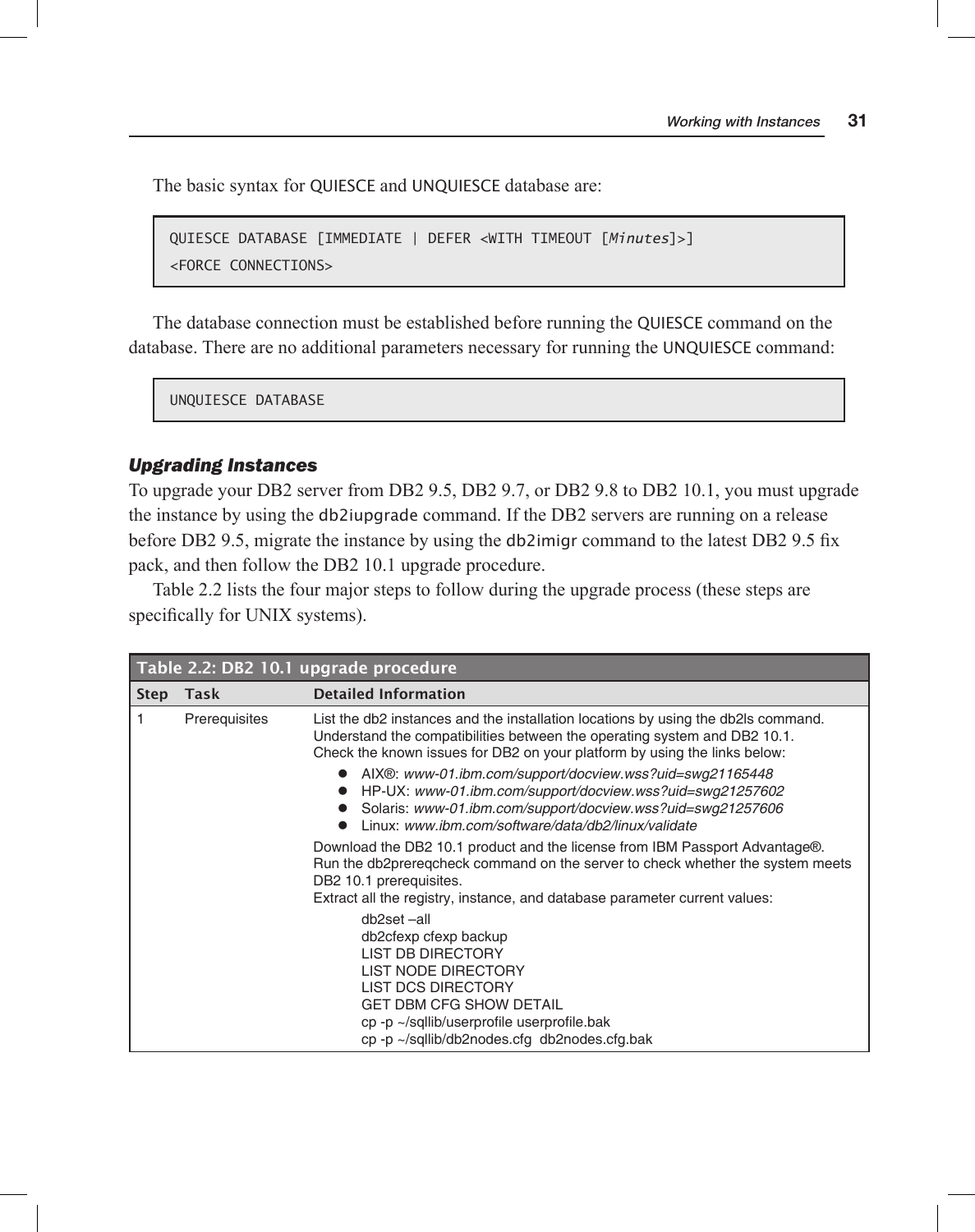|                |             | Table 2.2: DB2 10.1 upgrade procedure (continued)                                                                                                                                                                                                                                                                                                                                               |
|----------------|-------------|-------------------------------------------------------------------------------------------------------------------------------------------------------------------------------------------------------------------------------------------------------------------------------------------------------------------------------------------------------------------------------------------------|
| <b>Step</b>    | Task        | <b>Detailed Information</b>                                                                                                                                                                                                                                                                                                                                                                     |
| $\overline{c}$ | Preupgrade  | Install the DB2 10.1 software on the server by using the db2setup silent installation<br>procedure. You can make use of the install rsp response file present in the samples<br>directory to run through the silent installation.<br>Perform the installation file validation by using the db2val command, which in turn<br>does the following validations for you:<br>• Installation file sets |
|                |             | • Embedded run-time path for DB2 executables and libraries<br>• Accessibility to the installation path<br>• Accessibility to the /etc/services file                                                                                                                                                                                                                                             |
|                |             | Apply the DB2 license by using the db2licm command.<br>Check the database upgrade by using the db2ckupgrade command.<br>Increase the LOGSECOND database configuration parameter value to double the<br>current.                                                                                                                                                                                 |
|                |             | Update the database manager configuration parameter DIAGLEVEL to 4.                                                                                                                                                                                                                                                                                                                             |
| 3              | Upgrade     | Upgrade the existing instance to the newer version; the commands are:<br>db2 LIST APPLICATIONS<br>db2 FORCE APPLICATIONS ALL<br>db2 DEACTIVATE DATABASE <dbname><br/>db<sub>2stop</sub><br/>db2diag-A<br/>ipclean;ipcrm<br/>db2_kill<br/>exit</dbname>                                                                                                                                          |
|                |             | As the root authority, run the db2iupgrade command to upgrade an instance from the<br>old release to a new release:<br>db2iupgrade -u <fenceduser> <instancename><br/>where:</instancename></fenceduser>                                                                                                                                                                                        |
|                |             | FencedUser runs UDFs and stored procedures outside the address space<br>$\bullet$<br>used by the DB2 database. You can find the fenced user for the instance by<br>using the db2pd command:                                                                                                                                                                                                     |
|                |             | db2pd -fmp   grep -i fenced<br>Trusted Path: /db2home/db2inst1/sqllib/function/unfenced<br>Fenced User: db2fence                                                                                                                                                                                                                                                                                |
|                |             | <i>InstanceName</i> is the instance you would like to upgrade.                                                                                                                                                                                                                                                                                                                                  |
|                |             | Start the DB2 database manager by using the db2start command.<br>Perform the database upgrade by using the UPGRADE command:                                                                                                                                                                                                                                                                     |
|                |             | UPGRADE DATABASE <databasename></databasename>                                                                                                                                                                                                                                                                                                                                                  |
|                |             | where:<br>DatabaseName is the name of the database you want to upgrade to the new release.                                                                                                                                                                                                                                                                                                      |
| 4              | Postupgrade | Activate all the databases.<br>Perform the RUNSTATS on all the tables, and rebind all packages.<br>Update the DB2 database manager configuration parameter DIAGLEVEL to 3.<br>Restart the instance by using the db2stop and db2start commands.                                                                                                                                                  |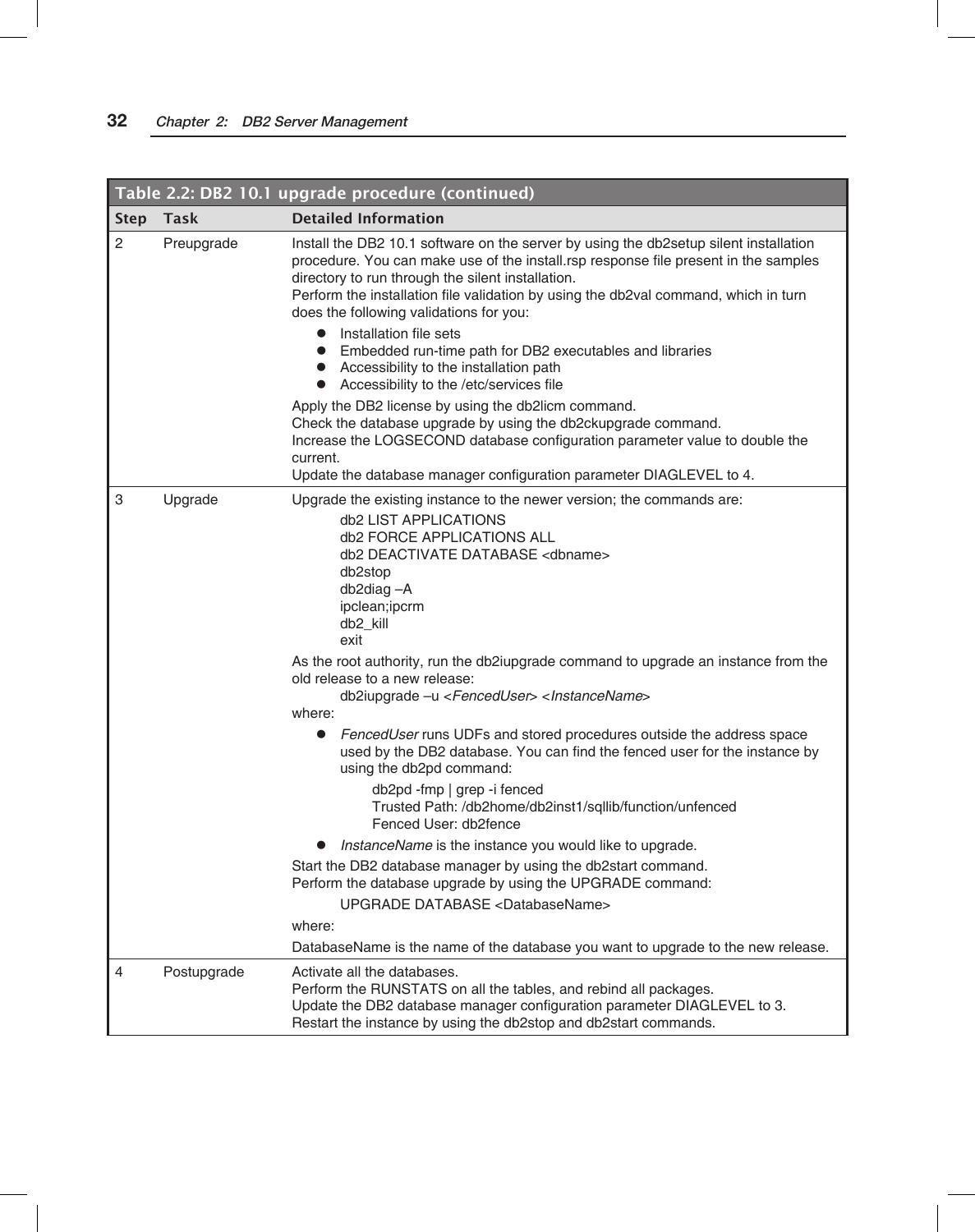#### *Dropping Instances*

To drop your DB2 root instance, issue the db2idrop command; to drop nonroot instances, uninstall your DB2 database product. It is necessary to stop the instance before dropping it, and a good practice is to back up the \$INSTHOME/sqllib directory before dropping the instance.

The instance drop command is:

#### db2idrop <*InstanceName*>

where:

*InstanceName* Identifies the name of the specific instance to upgrade; to list all the instances, use the db2ilist command on the server

#### *A Word About the DB2 Administration Server (DAS)*

The DB2 Administration Server (DAS) has been deprecated in DB2 9.7 and will receive no more enhancements. Furthermore, the DAS might be removed in the near future. The reason for discussing DAS here is simply for completeness of the topic.

The tools that used to come with DB2, such as the Control Center (a discontinued DB2 GUI tool), require a separate instance that operates independently of, yet concurrently with, all other instances that have been defined for a particular workstation. For this reason, a special instance, known as the *DB2 Administration Server (DAS)* instance, is also created as part of the DB2 installation process. In contrast to other instances, only one DAS instance can exist on a single workstation. The DB2 global-level profile registry variable DB2ADMINSERVER contains the name of the DAS instance that has been defined for a particular workstation.

Once created, the DAS instance runs continuously as a background process whenever the system it was created on is online; the DAS instance is usually activated automatically each time the workstation it resides on is started (or rebooted). Furthermore, the DAS instance must be running on every DB2 server that you wish to administer remotely. That is because, among other things, the DAS instance provides remote clients with the information needed to establish communications with other instances.

It is important to note that to administer a server from a remote client, a user must have System Administration (SYSADM) authority for the DAS instance used. Furthermore, once a remote instance and database have been registered on a client workstation, the user must hold the authorities and privileges needed to perform administrative tasks.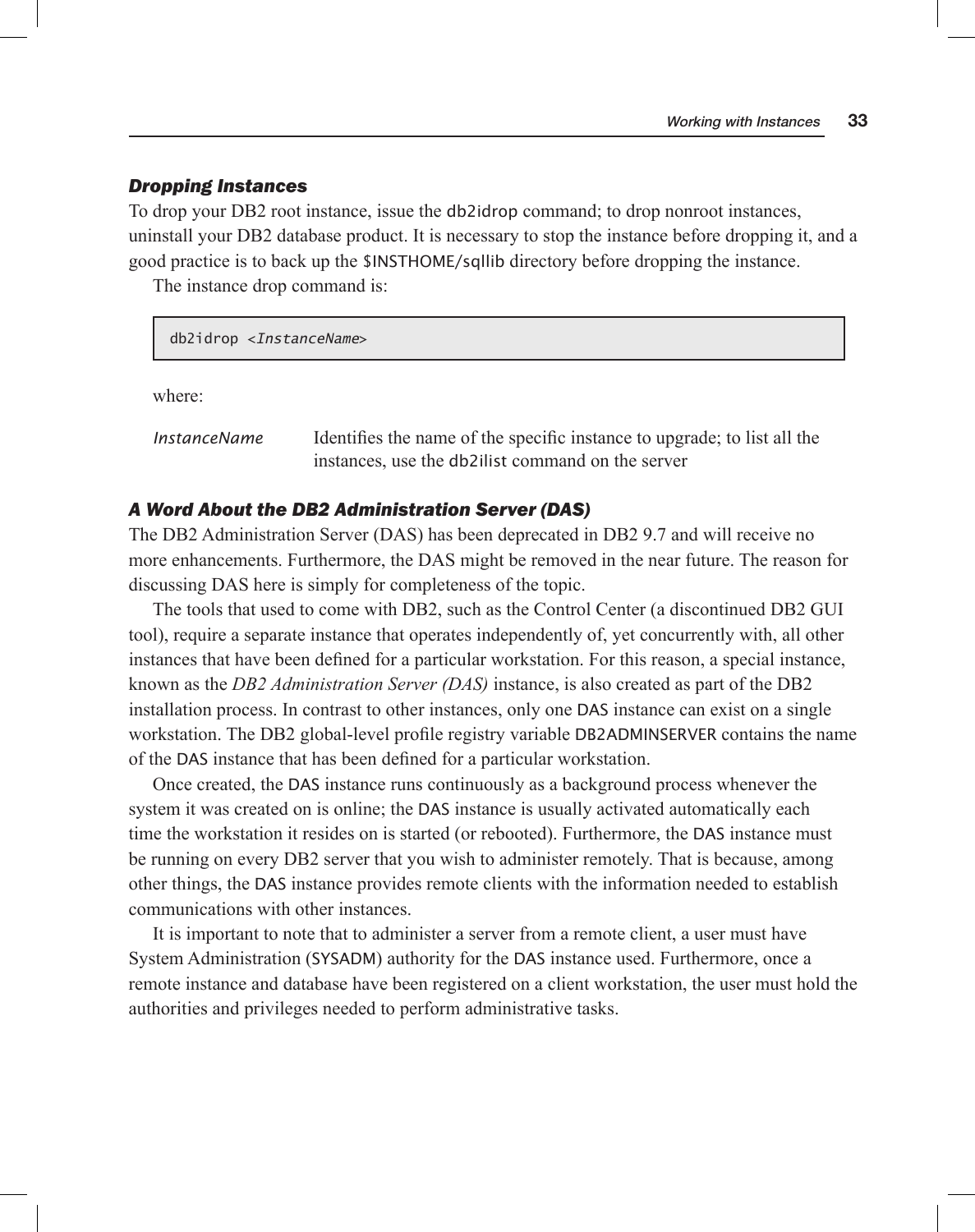In addition to enabling remote administration of DB2 servers, the DAS instance assists the Control Center and the Configuration Assistant in the following:

- $\bullet$  Providing job (task) management, including the ability to schedule and run user-defined shell scripts and batch files that contain both DB2 and operating system commands
- $\bullet$  Scheduling jobs, viewing the results of completed jobs, and performing administrative tasks against jobs executed either remotely or locally (by using the Task Center)



**Note:** The Control Center tools and associated DB2 commands such as db2am,

db2ca, db2cc, db2eva, db2hc, db2indbt, db2lc, and db2tc have been discontinued. In DB2 10.1 onward, it is advisable to use IBM Data Studio, which is discussed at the end of the chapter.

### Configuring the DB2 System Environment

During normal operation, the DB2 database manager's behavior is controlled, in part, by a collection of values that defines the DB2 operating environment. Some of these values are operating system environment variables, and others are special DB2-specific system-level values known as *environment* or *registry* variables. Registry variables provide a way to centrally control the database environment. Four different registry profiles are available, and each controls the database environment at a different level. The registry profiles are as follows:

- The DB2 global-level profile registry—All machine-wide environment variable settings reside in this registry; one global-level profile registry exists on each DB2 workstation. To set an environment variable for all instances, use this profile registry.
- **The DB2 instance-level profile registry—The environment variable settings for a** particular instance are kept in this registry; this is where you set the majority of the DB2 environment variables. The values defined in this profile registry override any corresponding settings in the global-level profile registry.
- The DB2 instance node-level profile registry—This profile registry level contains variable settings that are specific to a partition (node) in a multi-partitioned database environment. The values defined in this profile registry override any corresponding settings in the global-level and instance-level profile registries.
- The DB2 user-level profile registry—This profile registry level contains variable settings that are specific to each user and takes higher precedence over other registry settings.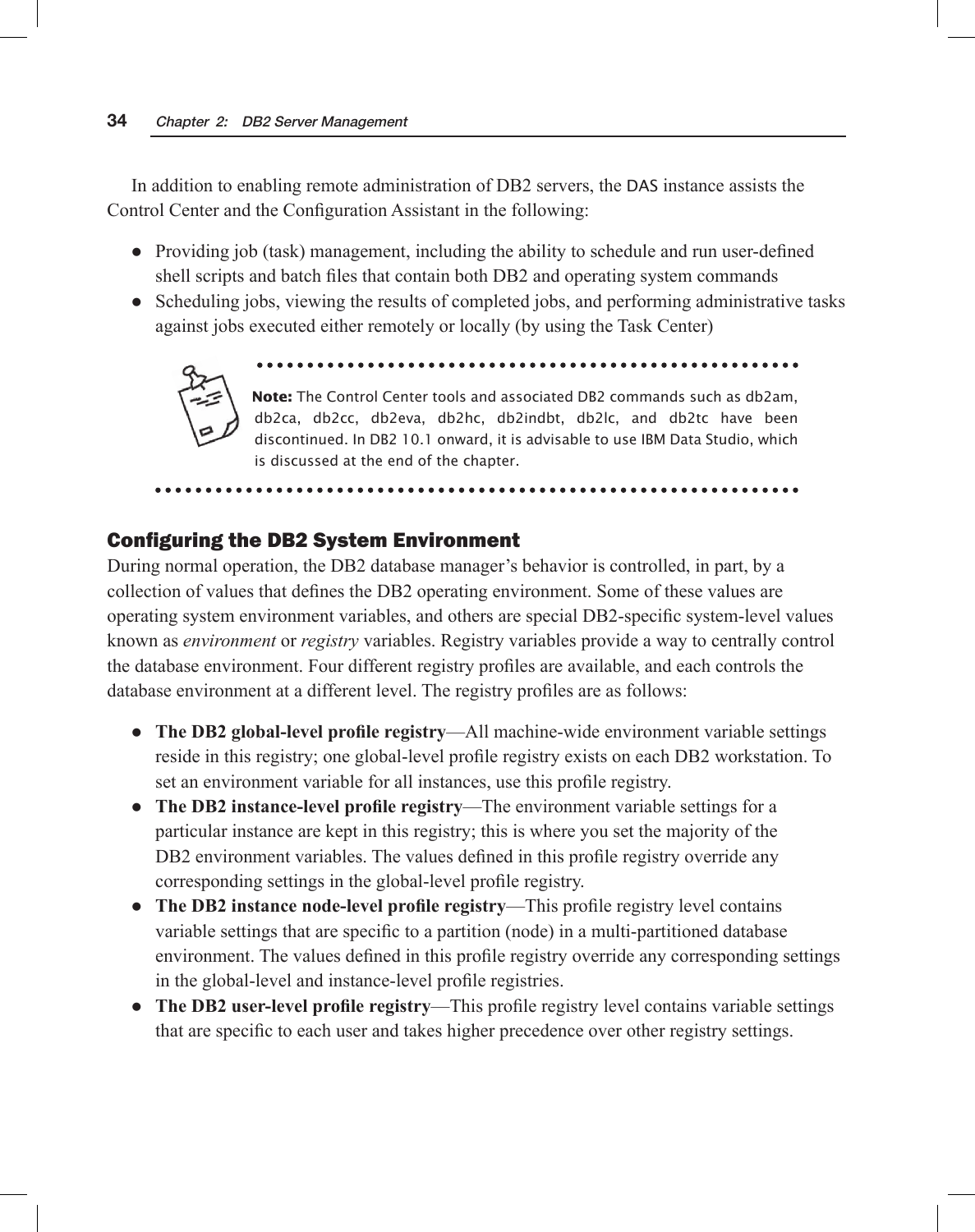| Table 2.3: DB2 Registry location and precedence |                |                                                                                                                     |                                                                                                                                      |                                                            |                                                                                                                                                                          |
|-------------------------------------------------|----------------|---------------------------------------------------------------------------------------------------------------------|--------------------------------------------------------------------------------------------------------------------------------------|------------------------------------------------------------|--------------------------------------------------------------------------------------------------------------------------------------------------------------------------|
| Profile<br><b>Registry</b>                      | Precedence     | <b>Location on</b><br>Windows<br>platform                                                                           | <b>Location on</b><br><b>Linux and UNIX</b><br>platform                                                                              | <b>Authorization</b><br>required on<br>Windows<br>platform | Authorization<br>required on<br><b>Linux and UNIX</b><br>platform                                                                                                        |
| Environment<br>variables                        | $\overline{1}$ | Not applicable                                                                                                      | For Bourne or korn<br>shell: instance<br>home/sqllib/<br>db <sub>2profile</sub><br>For C shell:<br>instance home/<br>sqllib/db2cshrc | Not applicable                                             | -rwxr-xr-x on<br>db <sub>2profile</sub> or<br>db2cshrc files.<br>and part of the<br>SYSADM group                                                                         |
| User level                                      | $\overline{2}$ | Lightweight<br><b>Directory Access</b><br>Protocol (LDAP)<br>directory                                              | Not applicable                                                                                                                       | Member of DB2<br>administrators<br>group<br>(DB2ADMNS)     | Not applicable                                                                                                                                                           |
| Instance<br>node level                          | 3              | \HKEY_LOCAL_<br><b>MACHINE\</b><br>SOFTWARE\IBM\<br><b>DB2\PROFILES\</b><br>instance name\<br>NODES\<br>node_number | <b><i>SINSTHOME/</i></b><br>sallib/nodes<br>File Name:<br><nodenumber>.<br/>env</nodenumber>                                         | Member of DB2<br>administrators<br>group<br>(DB2ADMNS)     | drwxrwxr-x on the<br>nodes directory<br>and -rw-rw-r-<br>on the env file.<br>and part of the<br>SYSADM group                                                             |
| Instance<br>level                               | 4              | \HKEY_LOCAL<br><b>MACHINE\</b><br>SOFTWARE\IBM\<br><b>DB2\PROFILES\</b><br>instance_name                            | <b><i>SINSTHOME/</i></b><br>sqllib/profile.env                                                                                       | Member of DB2<br>administrators<br>group<br>(DB2ADMNS)     | -rw-rw-r-on the<br>file profile.env,<br>and part of the<br>SYSADM group                                                                                                  |
| Global level                                    | 5              | \HKEY_LOCAL<br><b>MACHINE\</b><br>SOFTWARE\IBM\<br>DB2\GLOBAL<br><b>PROFILE</b>                                     | For root<br>installations: /var/<br>db2/global.reg<br>For nonroot<br>installations:<br>home_directory/<br>sqllib/global.reg          | Member of DB2<br>administrators<br>group<br>(DB2ADMNS)     | For root<br>installation.<br>root authority<br>is required;<br>for nonroot<br>installation, the<br>user who installed<br>the product can<br>modify the global<br>setting |

Table 2.3 shows the order in which DB2 resolves the registry settings and the environment variables when configuring the system.

You can use the db2greg command to view and alter the global registry settings, which then modifies the file /var/db2/global.reg in root installations and \$HOME/sqllib/global.reg in nonroot installations.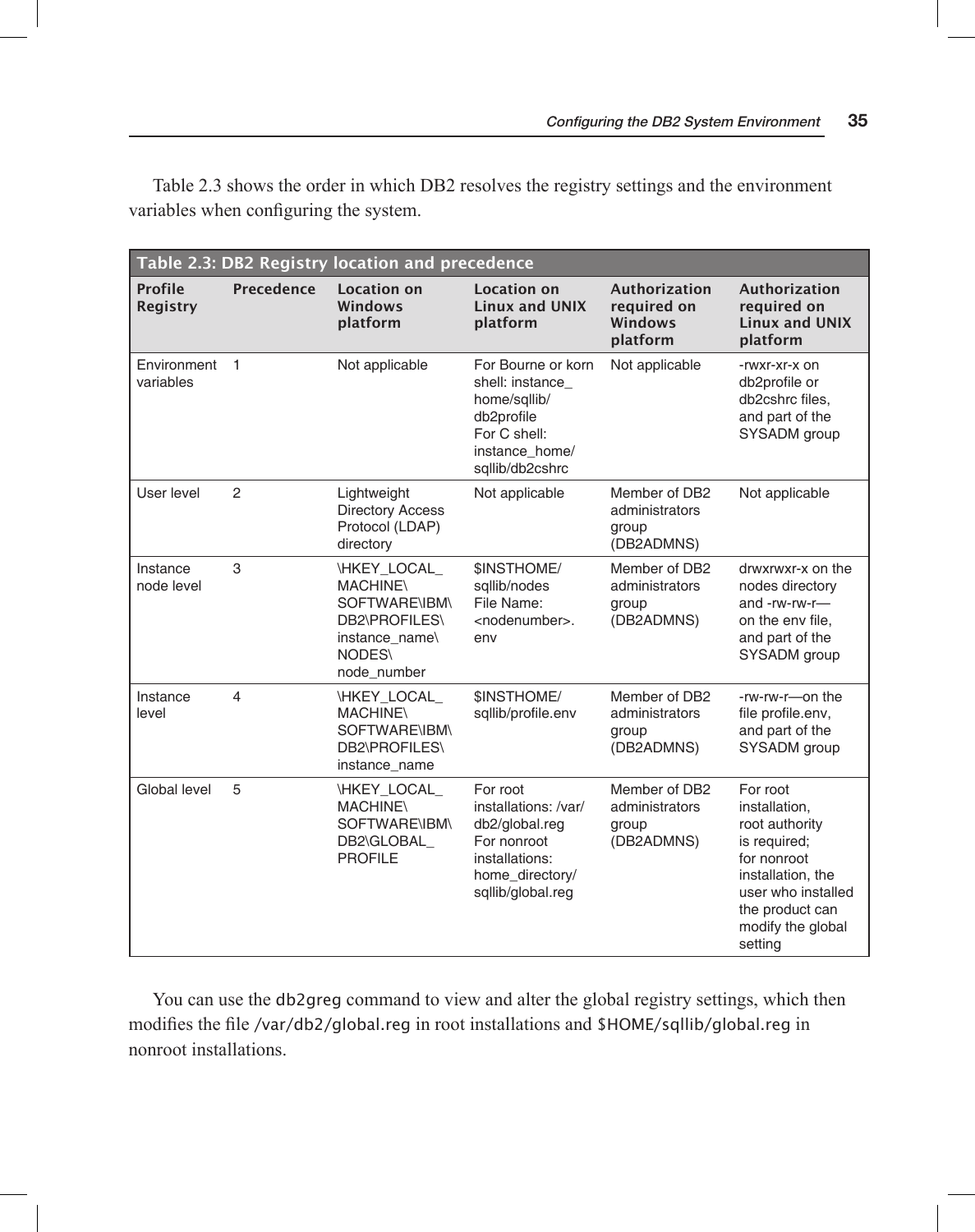The command output in a root installation looks like this:

db2greg -dump V,DB2GPRF,DB2SYSTEM,gb01qa,/opt/ibm/db2/V10.1, S,TSA,3.2.2.5,/opt/IBM/tsamp,-,-,0,0,-,1389969042,0 S,DB2,10.1.0.3,/opt/ibm/db2/V10.1,,,3,0,,1389969093,0 I,DB2,10.1.0.3,db2inst1,/home/db2inst1/sqllib,,1,0,/opt/ibm/db2/V10.1,, V,DB2GPRF,DB2INSTDEF,db2inst1,/opt/ibm/db2/V10.1,

The global registry consists of three record types:

- **Service (S)**—This records product-level information, such as version and install path.
- **Instance (I)—This records instance-level information, such as instance name, instance** path, DB2 version, and the start-at-boot flag.
- Variables (V)—This records variables and the value settings.

You can edit the global registry setting by using the db2greg command; editing in root installation needs a root privilege.

A wide variety of registry variables are available, and they vary depending on the operating system being used. Chapter 22 of the *Database Administration Concepts and Configuration Reference* manual contains a complete listing.

So how do you determine which registry variables have been set and what they have been set to? Or more important, how do you assign values to one or more registry variables? One way is by executing the db2set system command. The syntax for this command is:

```
db2set [variable=[value]]
```

```
 [-g|-i instance [member-number]]
[-a]]]
[-null] [-r [instance] [member-number]]
 [-im|-immediate]
 [-info]
 [-n DAS Node [-u user [-p password]]]
[-1]-1r]\lceil -v \rceil[-u]|-ur]
[-?|-h]
```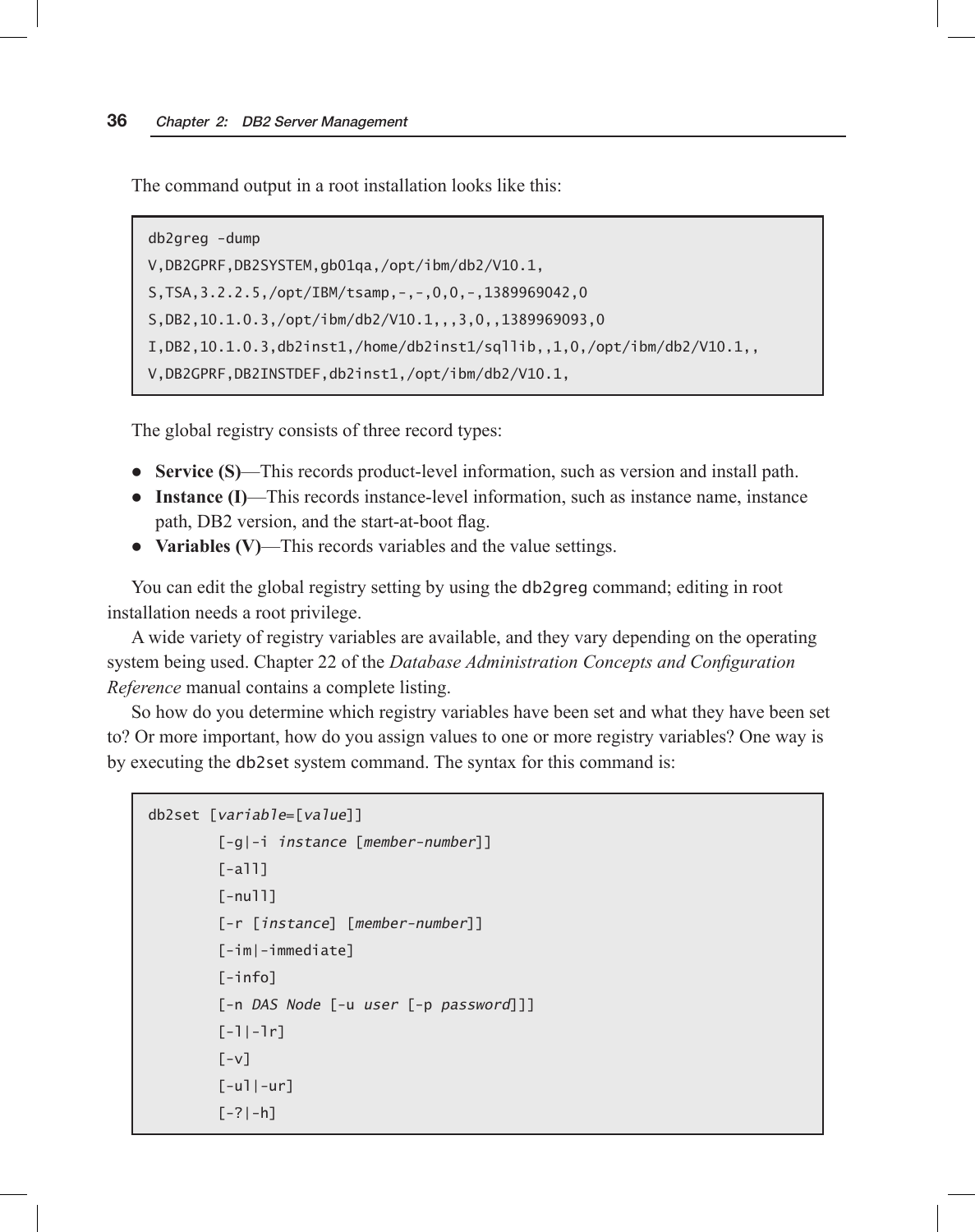where:

| Variable      | Identifies the registry variable whose value is to be displayed, set, or<br>removed                                                                                               |
|---------------|-----------------------------------------------------------------------------------------------------------------------------------------------------------------------------------|
| Value         | Identifies the value to assign to the specified registry variable, if no value<br>is provided but a registry variable is specified, the specified registry<br>variable is deleted |
| Instance      | Identifies the instance profile with which to associate the specified<br>registry variable                                                                                        |
| Member-number | Identifies the node number of the instance in cases regarding the use of a<br>DPF database                                                                                        |
| DAS Node      | Identifies the name of the node where the DAS instance resides (this is<br>deprecated in DB2 9.7 and is no longer required to be created)                                         |
| User          | Identifies the authentication ID to use to attach to the DAS instance                                                                                                             |
| Passwords     | Identifies the password (for the authentication ID) to use to attach to the<br>DB2 Administration Server instance                                                                 |

Table 2.4 describes all other options with this command.

| Table 2.4: The db2set command options |                                                                                                                                                                                            |  |
|---------------------------------------|--------------------------------------------------------------------------------------------------------------------------------------------------------------------------------------------|--|
| Option                                | Meaning                                                                                                                                                                                    |  |
| -g                                    | Indicates that a global profile variable is to be displayed, set, or removed                                                                                                               |  |
| -gl                                   | Indicates that a global profile variable stored in LDAP is to be displayed, set, or removed; this<br>option is effective only if the registry variable DB2_ENABLE_LDAP has been set to YES |  |
| -i.                                   | Indicates that an instance profile variable is to be displayed, set, or removed                                                                                                            |  |
| -all                                  | Indicates that all occurrences of the registry variable, as defined in the following, are to be<br>displayed:                                                                              |  |
|                                       | The environment (denoted by [-e])<br>The node-level registry (denoted by [-n])<br>The instance-level registry (denoted by [-i])<br>The global-level registry (denoted by [-g])             |  |
| -null                                 | Indicates that the value of the variable at the specified registry level is to be set to NULL                                                                                              |  |
| $-r$                                  | Indicates that the profile registry for the given instance is to be reset                                                                                                                  |  |
| -n                                    | Indicates that a remote DAS instance node name is specified                                                                                                                                |  |
| -u                                    | Indicates that an authentication ID that will attach to the DAS instance is specified                                                                                                      |  |
| -p                                    | Indicates that a password for the specified authentication ID is provided                                                                                                                  |  |
| $\overline{\phantom{0}}$              | Indicates that all instance profiles will be listed                                                                                                                                        |  |
| -Ir                                   | Indicates that all registry variables supported will be listed                                                                                                                             |  |
| $-V$                                  | Indicates that the db2set command is to be executed in verbose mode                                                                                                                        |  |
| -ul                                   | Accesses the user profile variables (this parameter is supported only on Windows operating<br>systems)                                                                                     |  |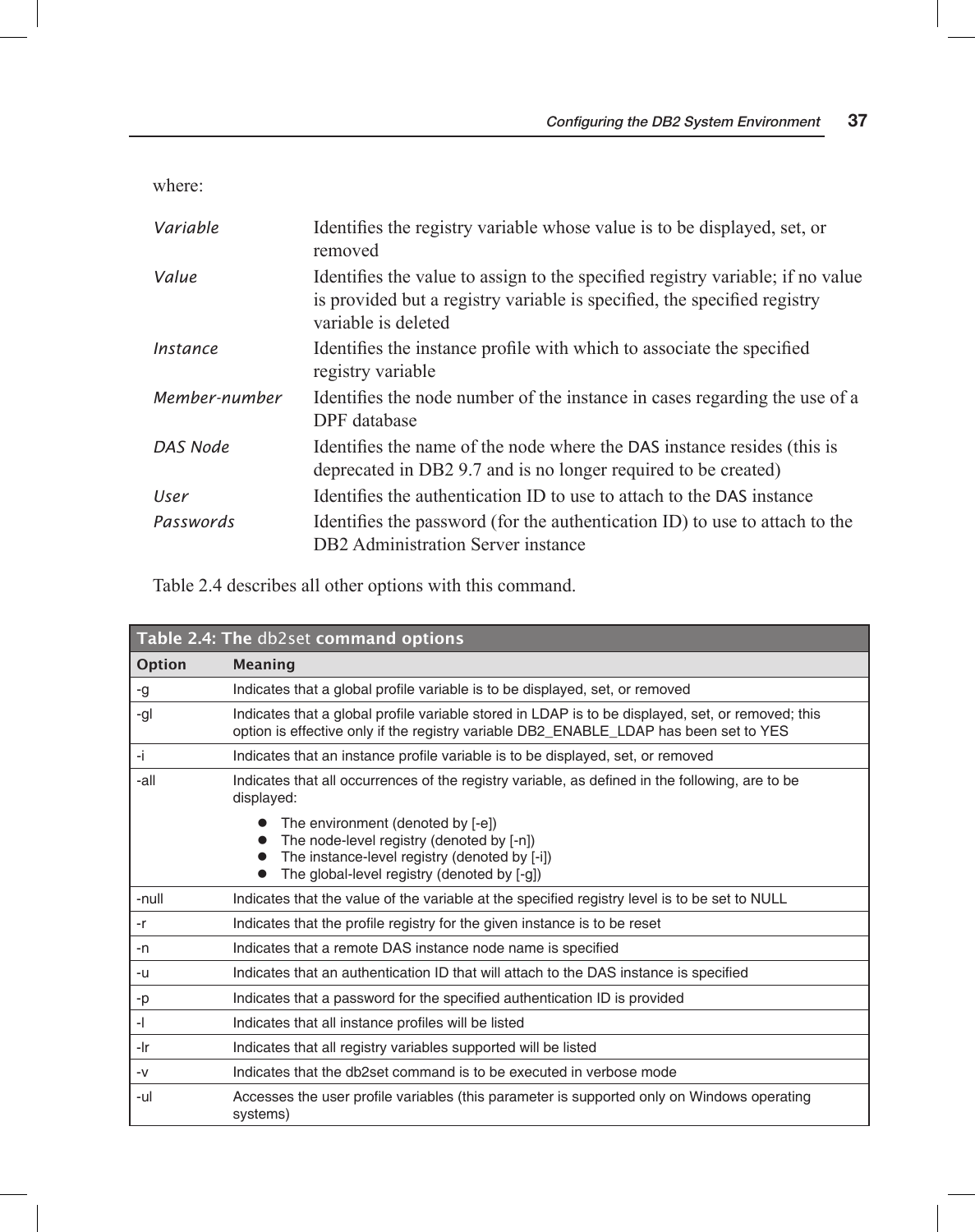| Table 2.4: The db2set command options (continued) |                                                                                                                                        |  |
|---------------------------------------------------|----------------------------------------------------------------------------------------------------------------------------------------|--|
| Option                                            | Meaning                                                                                                                                |  |
| -ur                                               | Refreshes the user profile variables (this parameter is supported only on Windows operating<br>systems)                                |  |
| $-h$   -?                                         | Displays help information; when this option is specified, all other options are ignored, and only the<br>help information is displayed |  |

It is important to note that if you execute the db2set command without options, a list containing every registry variable that has been set for the current (default) instance, along with its value, will be returned.

Thus, if you want to determine which registry variables have been set for each profile, execute the db2set command:

db2set -all

And the resulting output might look something like this:

```
[i] DB2FCMCOMM=TCPIP4
```
- [i] DB2\_SKIPINSERTED=ON
- [i] DB2\_OBJECT\_TABLE\_ENTRIES=10000
- [i] DB2\_USE\_ALTERNATE\_PAGE\_CLEANING=ON
- [i] DB2\_LOAD\_COPY\_NO\_OVERRIDE=nonrecoverable
- [i] DB2\_INLIST\_TO\_NLJN=YES
- [i] DB2\_REDUCED\_OPTIMIZATION=ON
- [i] DB2\_EVALUNCOMMITTED=ON
- [i] DB2\_EXTENDED\_OPTIMIZATION=Y
- [i] DB2\_ANTIJOIN=Y
- [i] DB2TCPCONNMGRS=16
- [i] DB2\_SKIPDELETED=ON
- [i] DB2DBDFT=SAMPLE
- [i] DB2COMM=TCPIP
- [i] DB2\_PARALLEL\_IO=\*:5
- [i] DB2AUTOSTART=YES
- [g] DB2SYSTEM=prodbcuapp001
- [g] DB2INSTDEF=db2inst1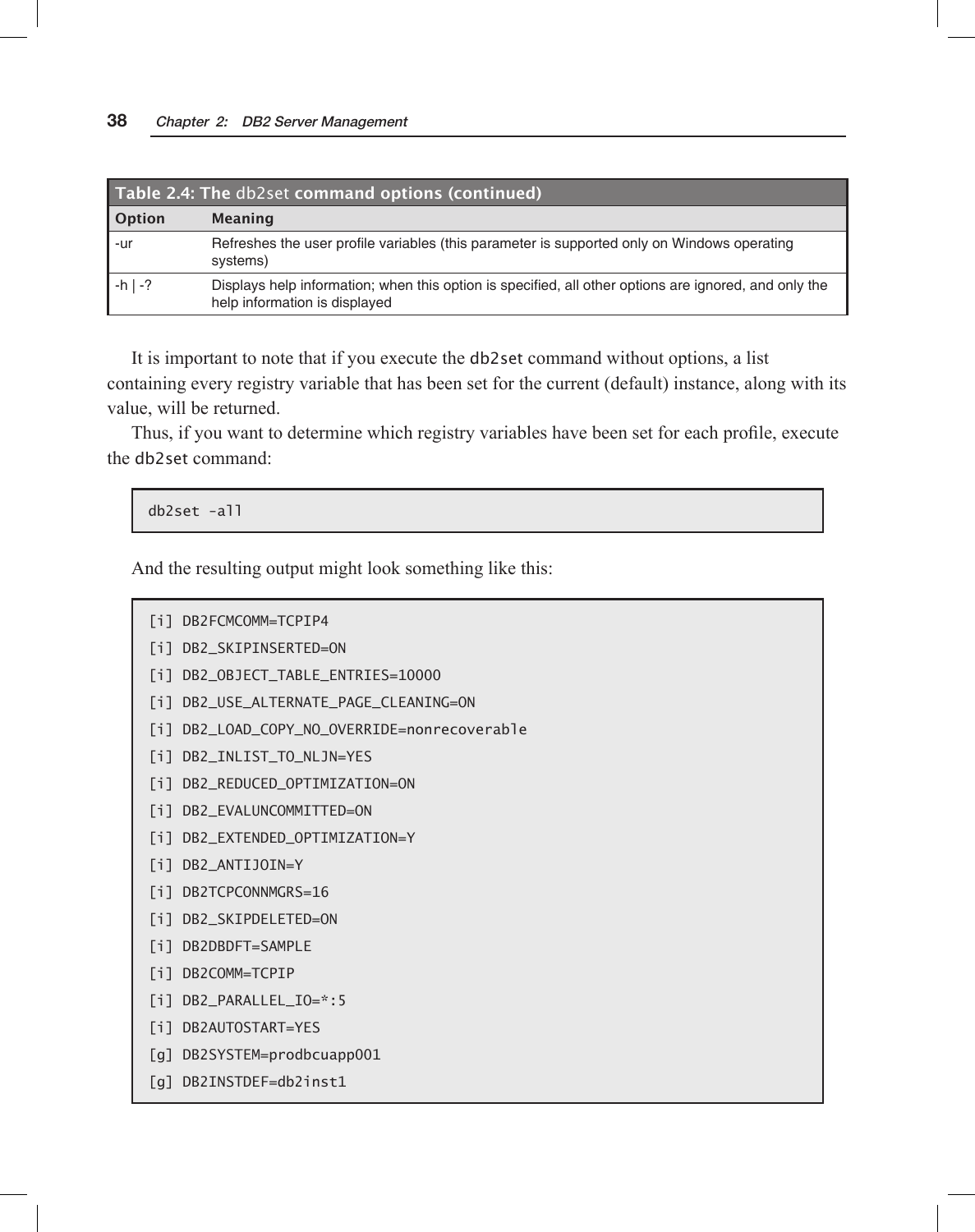Alternatively, to see the current value of the DB2COMM registry variable for all DB2 instances, execute a db2set command that looks something like this:

```
db2set -l DB2COMM
```
And finally, if you want to assign a value to the DB2COMM registry variable for all DB2 instances on a server, you can do so by executing a db2set command that looks something like this:

```
db2set -g DB2COMM=[Protocol, ...]
```
where:

*Protocol* Identifies one or more communications protocols to start when the DB2 database manager for the instance is started; any combination of the following values is valid: NPIPE, TCPIP, and SSL

Thus, to set the DB2COMM instance-level registry variable such that the DB2 database manager will start the TCP/IP communication manager each time any instance is started, execute a db2set command that looks like this:

/home/db2inst1/sqllib/adm/db2set -g DB2COMM=TCPIP

You can unset the value assigned to any registry variable by providing just the variable name and the equal sign as input to the db2set command. Thus, if you want to disable the DB2COMM instance-level registry variable for an instance named db2inst1, you can do so by executing a db2set command that looks like this:

db2set -i DB2INST1 DB2COMM=

#### *A Word About Aggregate Registry Variables*

An aggregate registry variable is a group of several registry variables as a configuration that is identified by one registry variable name. Each registry variable that is part of the group has a predefined setting. The purpose of an aggregate registry variable is to ease registry configuration for broad operational objectives.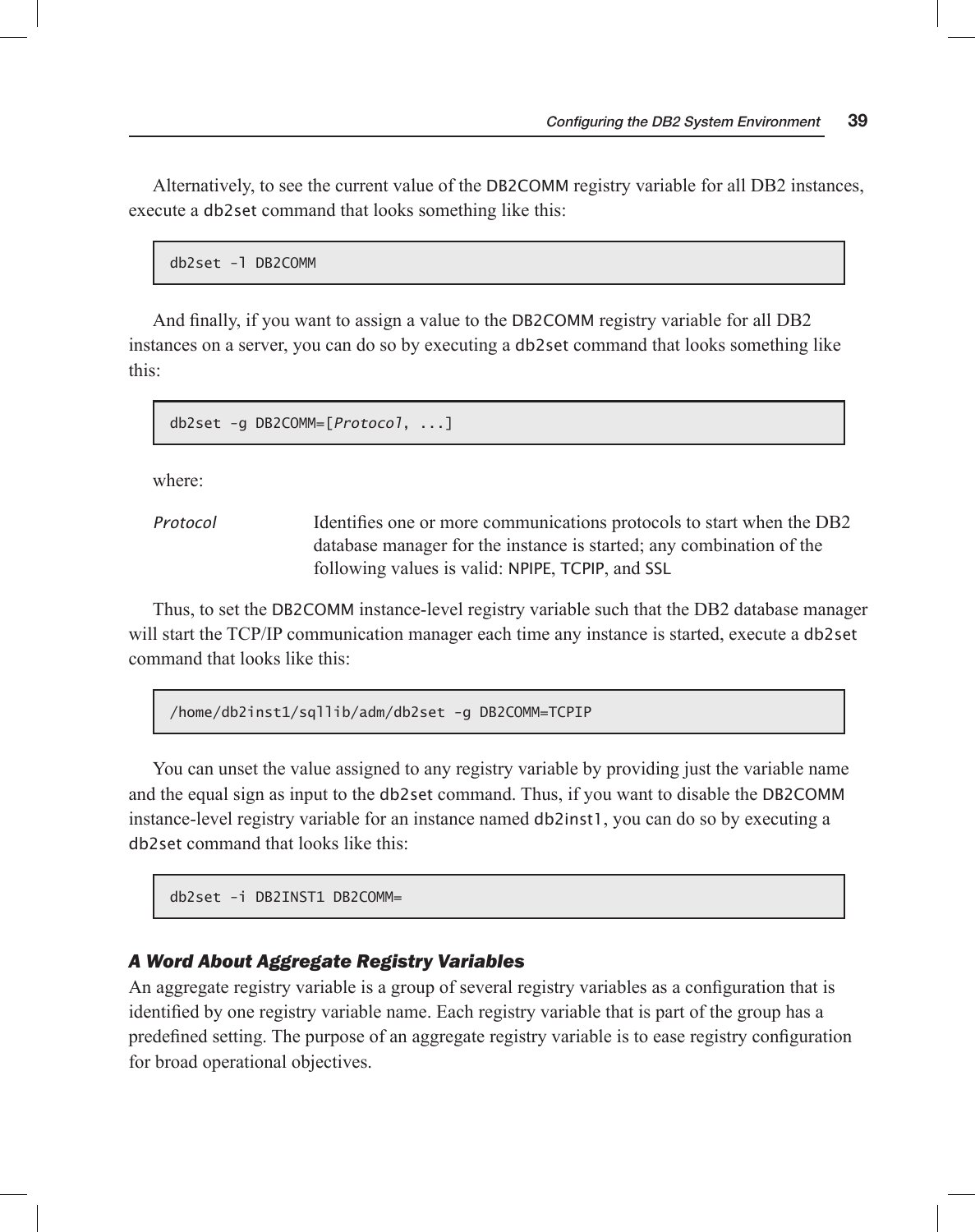In DB2 10.1, the only valid aggregated registry variable is DB2\_WORKLOAD, and the valid values for this variable are:

| <b>Value</b>  | <b>Description</b>                                                 |
|---------------|--------------------------------------------------------------------|
| 1C            | 1C application-specific workload setting                           |
| <b>CM</b>     | Content Manager-specific workload setting                          |
| COGNOS_CS     | Cognos® Content Server-specific workload setting                   |
| FILENET_CM    | FileNet® Content Manager-specific workload setting                 |
| INFOR_ERP_LN  | Infor ERP Baan-specific workload setting                           |
| <b>MAXIMO</b> | Maximo®-specific workload setting                                  |
| <b>MDM</b>    | Master Data Management-specific workload setting                   |
| <b>SAP</b>    | SAP application-specific workload setting                          |
| <b>TPM</b>    | Tivoli <sup>®</sup> Provisioning Manager–specific workload setting |
| <b>WAS</b>    | WebSphere® Application Server–specific workload setting            |
| <b>WC</b>     | WebSphere Commerce-specific workload setting                       |
| <b>WP</b>     | WebSphere Portal-specific workload setting                         |

You can use an aggregate registry variable to explicitly define any registry variable that is implicitly configured, which in a way overrides the aggregated registry variable implicit value.

If you attempt to modify an explicitly set registry variable by using an aggregate registry variable, a warning is issued and the explicitly set value is kept. This warning tells you that the explicit value is maintained and will override the implicit value. For example, setting DB2\_ REDUCED\_OPTIMIZATION to YES and then setting the DB2\_WORKLOAD to SAP will generate a warning message something like the following:

```
db2set DB2_REDUCED_OPTIMIZATION=YES
db2set DB2_WORKLOAD=SAP
DBI1319W The variable "DB2_REDUCED_OPTIMIZATION" has been explicitly set and 
will not be affected by the configuration of the aggregate variable "DB2_
WORKLOAD".
```
If the aggregate registry variable is used first, and then you specify an explicit registry variable, no warning is given. To identify the override settings, use the db2set –all command and check for [O] displayed next to its value, as follows:

```
[i] DB2_INLIST_TO_NLJN=YES [O]
```

```
[i] DB2_REDUCED_OPTIMIZATION=YES [O]
```

```
[i] DB2COMM=TCPIP [O]
```